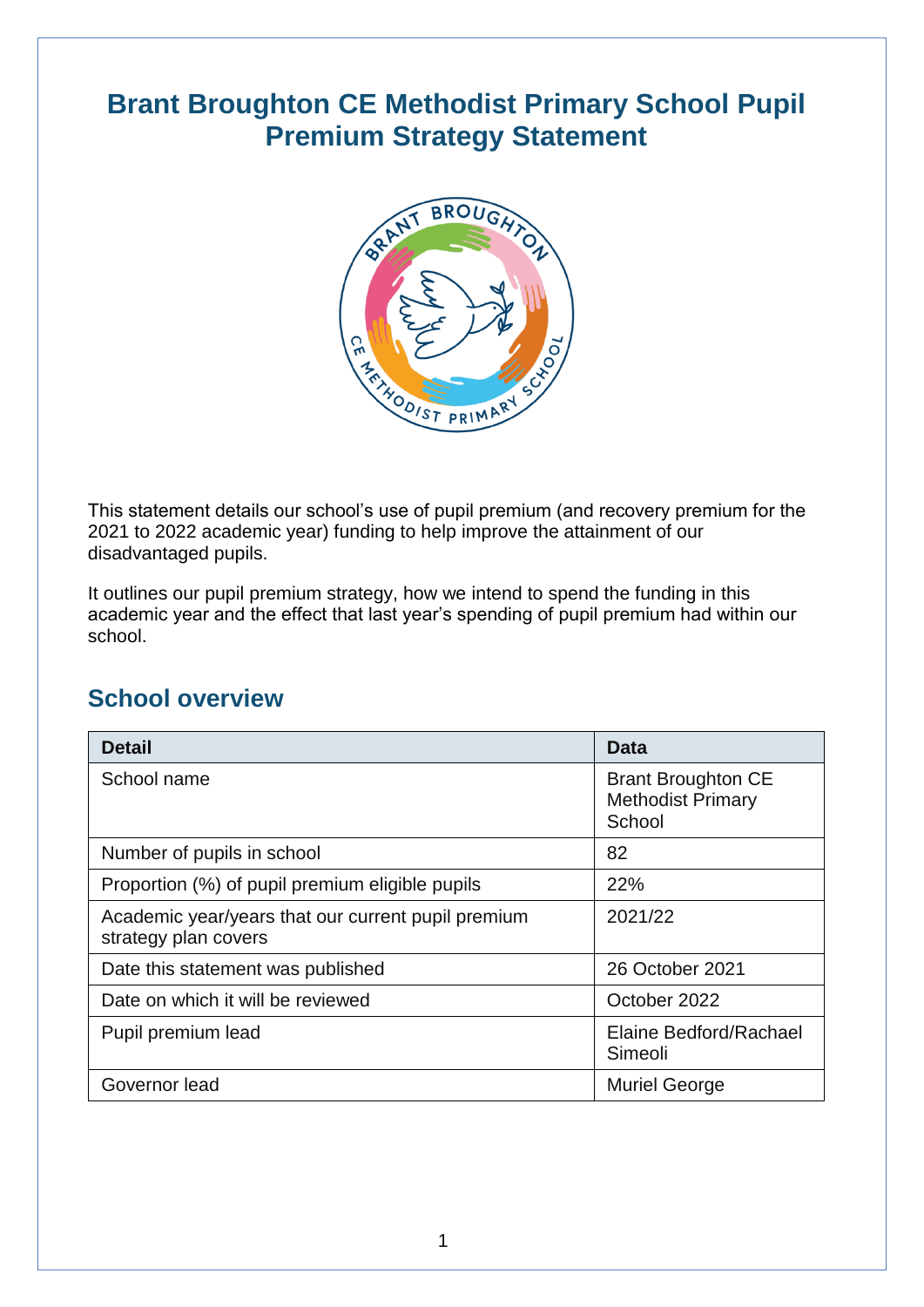# **Funding overview**

| <b>Detail</b>                                                                             | <b>Amount</b>                                          |
|-------------------------------------------------------------------------------------------|--------------------------------------------------------|
| Pupil premium funding allocation this academic year                                       | £25 555                                                |
| Recovery premium funding allocation this academic year                                    | £4780 School led<br>tutoring grant/Recovery<br>Premium |
| Pupil premium funding carried forward from previous<br>years (enter £0 if not applicable) | £6000                                                  |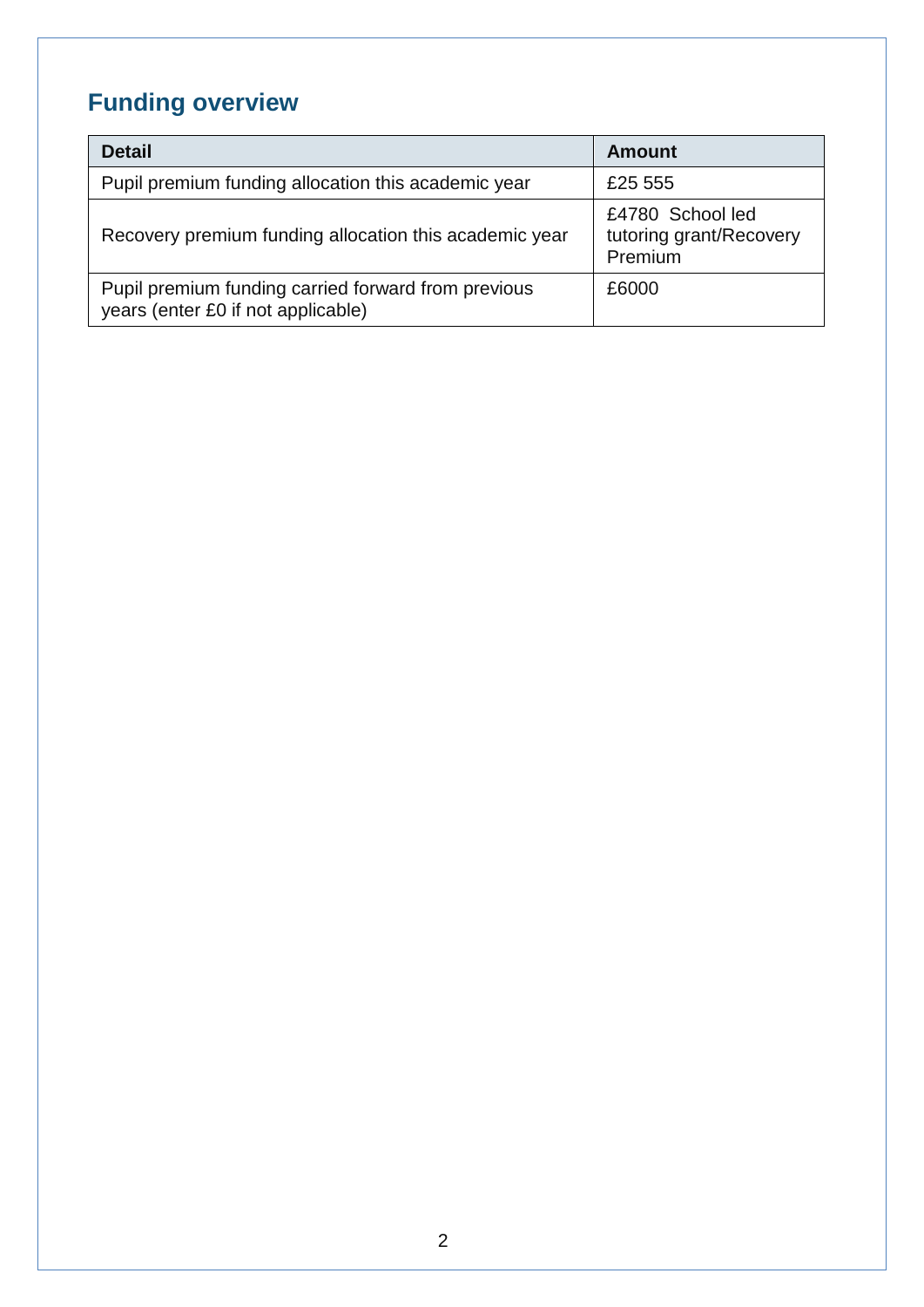## **Part A: Pupil premium strategy plan**

### **Statement of intent**

*You may want to include information on:*

- *What are your ultimate objectives for your disadvantaged pupils?*
- *How does your current pupil premium strategy plan work towards achieving those objectives?*
- *What are the key principles of your strategy plan?*

### **Challenges**

This details the key challenges to achievement that we have identified among our disadvantaged pupils.

| <b>Challenge</b><br>number | <b>Detail of challenge</b>                                                                                                                                                         |
|----------------------------|------------------------------------------------------------------------------------------------------------------------------------------------------------------------------------|
|                            | Pupils disadvantaged by Covid lockdowns meaning that they have lost ground<br>academically in reading, writing and maths.                                                          |
|                            | Some disadvantaged pupils are below age expectations in reading, writing and<br>maths due to SEND, lack of home support or other disadvantage.                                     |
| 3                          | Some pupils have additional emotional needs which affect learning and<br>behaviour in school.                                                                                      |
|                            | Some PP children have additional Special Educational Needs requiring<br>training for school staff and/or access to SEND support or resources beyond<br>school which can be costly. |

### **Intended outcomes**

This explains the outcomes we are aiming for **by the end of our current strategy plan**, and how we will measure whether they have been achieved.

| <b>Intended outcome</b>                                                                                                                                                                   | <b>Success criteria</b>                                                                                                                                      |  |
|-------------------------------------------------------------------------------------------------------------------------------------------------------------------------------------------|--------------------------------------------------------------------------------------------------------------------------------------------------------------|--|
| Disadvantaged pupils (including FSM,<br>Traveller pupils, other pupils with significant<br>learning challenges due to Covid) show<br>increased progress in reading, writing and<br>maths. | Pupil tracking to show at least 3 progress<br>points (average progress) achieved by July<br>2022. Pupils progress to be on track despite<br>Covid lockdowns. |  |
| Additional learning and emotional needs are<br>supported in school.                                                                                                                       | All PP pupils make 3 steps of progress by<br><b>July 2022.</b>                                                                                               |  |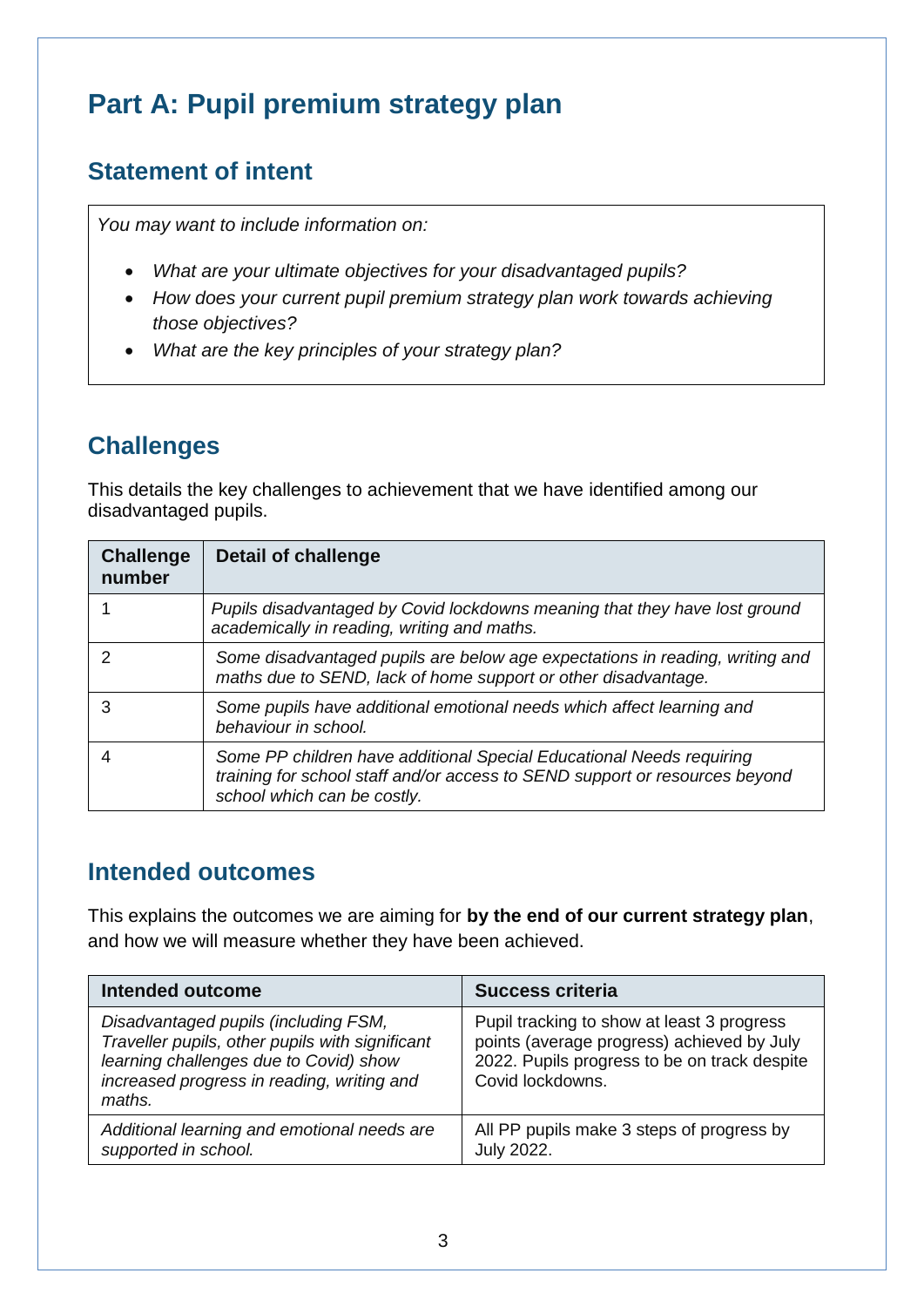### **Activity in this academic year**

This details how we intend to spend our pupil premium (and recovery premium funding) **this academic year** to address the challenges listed above.

#### **Teaching (for example, CPD, recruitment and retention)**

Budgeted cost: £27 000

| <b>Activity</b>                                                                                                                 | <b>Evidence that supports this</b><br>approach                                                                                                                                                                                                        | <b>Challenge</b><br>number(s)<br>addressed |
|---------------------------------------------------------------------------------------------------------------------------------|-------------------------------------------------------------------------------------------------------------------------------------------------------------------------------------------------------------------------------------------------------|--------------------------------------------|
| <b>Purchase of Phonics</b><br>resources to support<br>Early Years/KS1                                                           | EEF – "high impact for very low costs<br>based on extensive evidence". Impact<br>of 5 additional months progress                                                                                                                                      | 1, 2                                       |
| Purchase of reading<br>resources in KS2 to<br>develop reading<br>comprehension<br>strategies                                    | <b>EEF Reading Comprehension</b><br>Strategies show 'very high impact for<br>very low cost'                                                                                                                                                           | 1, 2                                       |
| Single age-group<br>teaching of maths<br>across the school.                                                                     | Some EEF evidence for reducing class<br>size. This strategy has been chosen as<br>all classes are mixed age.                                                                                                                                          | 1, 2                                       |
| Purchase of<br>Comparative<br><b>Judgements Writing</b><br><b>Moderation for Years 1</b><br>- 6                                 | Identification of children falling behind<br>who would benefit from intervention in<br>writing. EEF guidance for effective use<br>of PP states the importance of "gauging<br>the performance of disadvantaged<br>pupils against national benchmarks." | 1, 2                                       |
| Tracking system for<br>Rec to Year 6 to<br>identify, monitor and<br>address progress of<br>individuals and groups<br>of pupils. | Evidence from EEF that assessments<br>need to be completed and effective<br>tracking employed to identify individuals<br>and groups in need of tutoring and<br>individual support.                                                                    | 1, 2                                       |
| <b>Metacognition and Self-</b><br>Regulation - staff<br>training and cover for<br>observed lessons/team<br>teaching             | EEF Metacognition and Self Regulation,<br>"very high impact for very low cost basd<br>on extensive evidence", average<br>increase of 7 months progress                                                                                                | 1, 2                                       |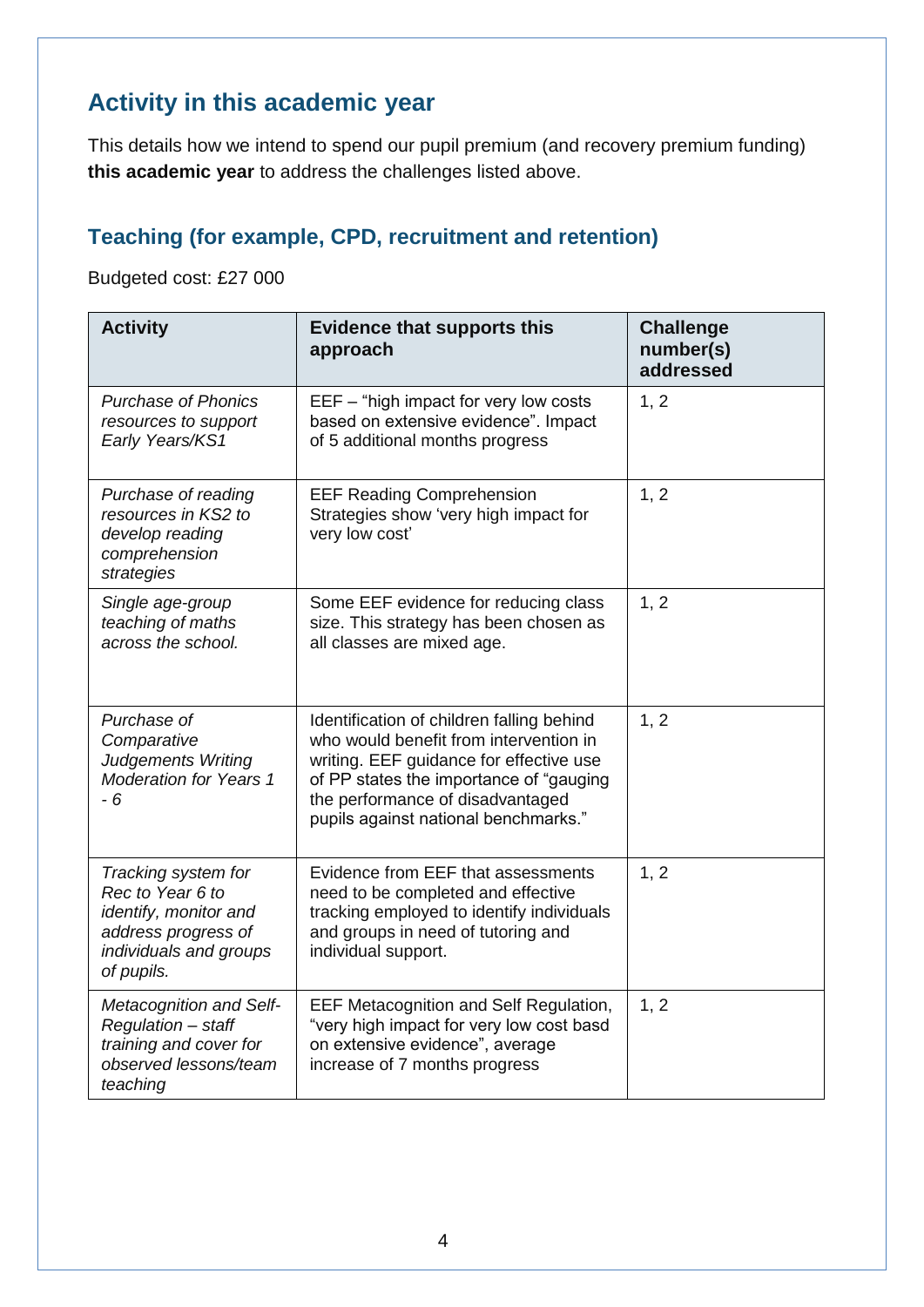#### **Targeted academic support (for example, tutoring, one-to-one support structured interventions)**

Budgeted cost: £ 7000

| <b>Activity</b>                                                                                                                             | <b>Evidence that supports this</b><br>approach                                                                                                                                    | <b>Challenge</b><br>number(s)<br>addressed |
|---------------------------------------------------------------------------------------------------------------------------------------------|-----------------------------------------------------------------------------------------------------------------------------------------------------------------------------------|--------------------------------------------|
| Small group/individual<br>tutoring for maths,<br>reading and writing                                                                        | EEF - small group tuition (average<br>impact of 4 additional months progress<br>over a year)                                                                                      | 1, 2, 4                                    |
| EEF – individualised instruction<br>1:1 individual tutoring<br>for maths<br>(average impact of 4 additional months<br>progress over a year) |                                                                                                                                                                                   | 1, 2, 4                                    |
| Purchase of additional<br>resources and training<br>to support individual<br>learning needs for<br>specific pupils.                         | EEF - Teaching Assistant Interventions<br>'moderate impact for moderate cost'.<br>(4 months additional impact).<br><b>EEF Report 'Supporting Special Needs</b><br>in Mainstream'. | 4                                          |

#### **Wider strategies (for example, related to attendance, behaviour, wellbeing)**

Budgeted cost: £ *2500*

| <b>Activity</b>                                                                            | <b>Evidence that supports this</b><br>approach                                                                 | <b>Challenge</b><br>number(s)<br>addressed |
|--------------------------------------------------------------------------------------------|----------------------------------------------------------------------------------------------------------------|--------------------------------------------|
| <b>Teaching Assistant</b><br>Interventions/Social and<br><b>Emotional Learning</b>         | <b>EEF Social and Emotional Learning</b><br>"moderate impact for very low cost<br>based on limited evidence".  | 3                                          |
| <b>Forest Schools/Outdoor</b><br>Learning                                                  |                                                                                                                | 3                                          |
| 1:1 counselling for<br>children identified as<br>requiring additional<br>emotional support | <b>EEF Social and Emotional Learning,</b><br>"moderate impact for very low cost<br>based on limited evidence". | 3                                          |

#### **Total budgeted cost:** *£36 500*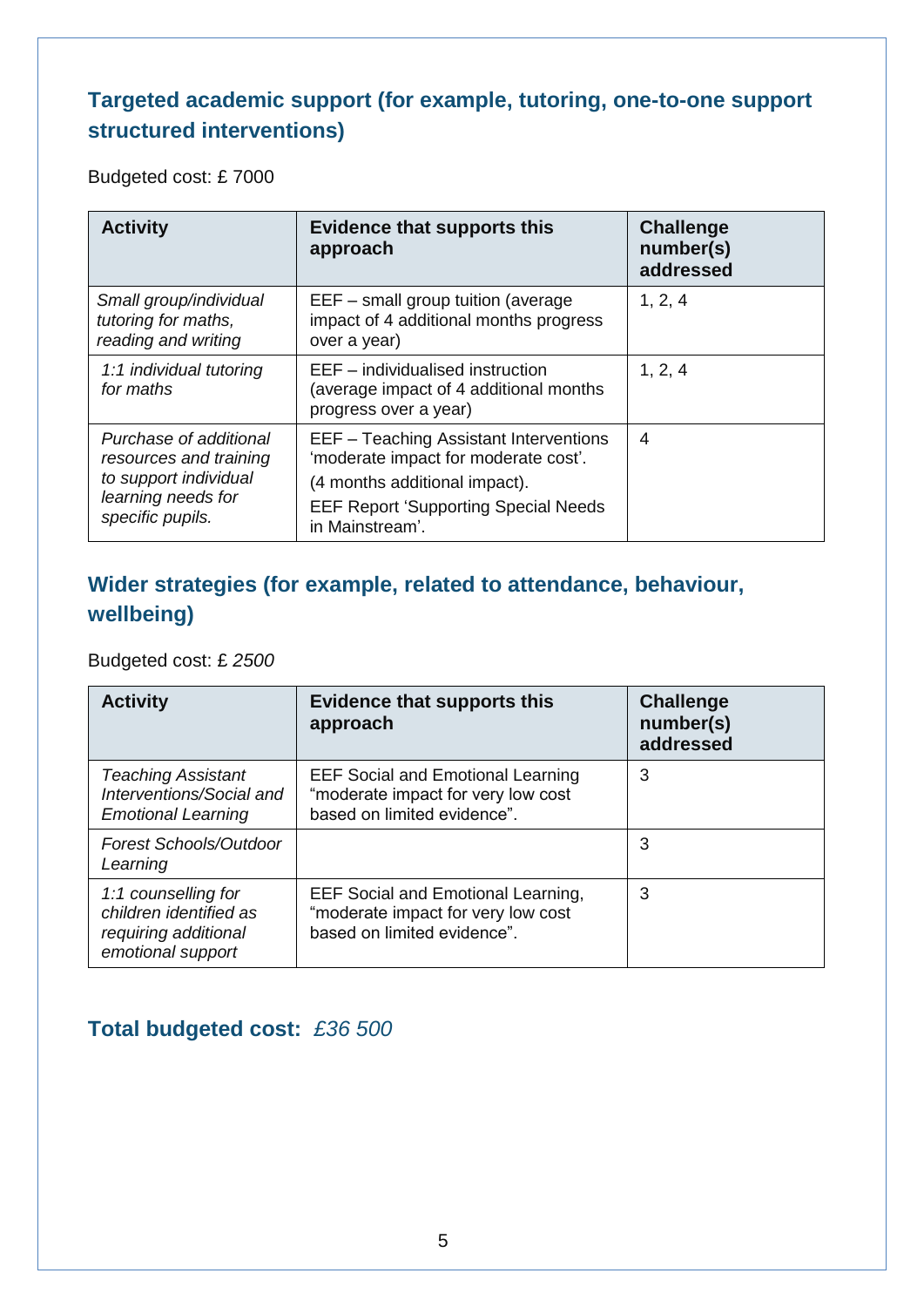### **Part B: Review of outcomes in the previous academic year**

### Pupil premium strategy outcomes

This details the impact that our pupil premium activity had on pupils in the 2020 to 2021 academic year.

|                              | <b>Maths ARE</b> | <b>Maths ARE</b> | <b>Reading</b> | Reading   | <b>Writing</b> | Writing   |
|------------------------------|------------------|------------------|----------------|-----------|----------------|-----------|
|                              | (GD)             | (GD)             | ARE (GD)       | ARE (GD)  | ARE (GD)       | ARE (GD)  |
|                              | All pupils       | Pupil            | All pupils     | Pupil     | All pupils     | Pupil     |
|                              |                  | Premium          |                | Premium   |                | Premium   |
| 2019/20                      | 71% (25%)        | 48% (22%)        | 77% (32%)      | 52% (22%) | 74% (23%)      | 61% (22%) |
| Difference                   |                  | $-23%$           |                | $-25%$    |                | $-13%$    |
| between All<br>pupils and PP |                  | $(-3%)$          |                | $(-10%)$  |                | $(-1%)$   |
| 2020/21                      | 72% (18%)        | 50% (6%)         | 76% (29%)      | 44% (6%)  | 58% (14%)      | 17% (6%)  |
| Difference<br>between All    |                  | $-22%$           |                | $-22%$    |                | $-41%$    |
| pupils and PP                |                  | $(-12%)$         |                | $(-23%)$  |                | $(-8%)$   |

| <b>Aims</b>                                                                                                                                                                                                                 | <b>Success Criteria</b>                                                                                                                                                                                         | <b>Evaluation</b>                                                                                                                                                                     |
|-----------------------------------------------------------------------------------------------------------------------------------------------------------------------------------------------------------------------------|-----------------------------------------------------------------------------------------------------------------------------------------------------------------------------------------------------------------|---------------------------------------------------------------------------------------------------------------------------------------------------------------------------------------|
| Increased confidence, self<br>esteem particularly in the<br>light of the lockdown pe-<br>riod when most children<br>were not in school. Lock-<br>down has meant that<br>many of these children<br>have not had support with | Improved confidence and self<br>esteem so that pupils can<br>reach potential in all<br>curriculum areas. Evident<br>through progress data to<br>show progress for PP pupils in<br>reading, writing and maths to | Individual counselling<br>support provided to a<br>number of individuals<br>who settled back into<br>school life successfully.<br>Whole school strategies<br>to support wellbeing and |